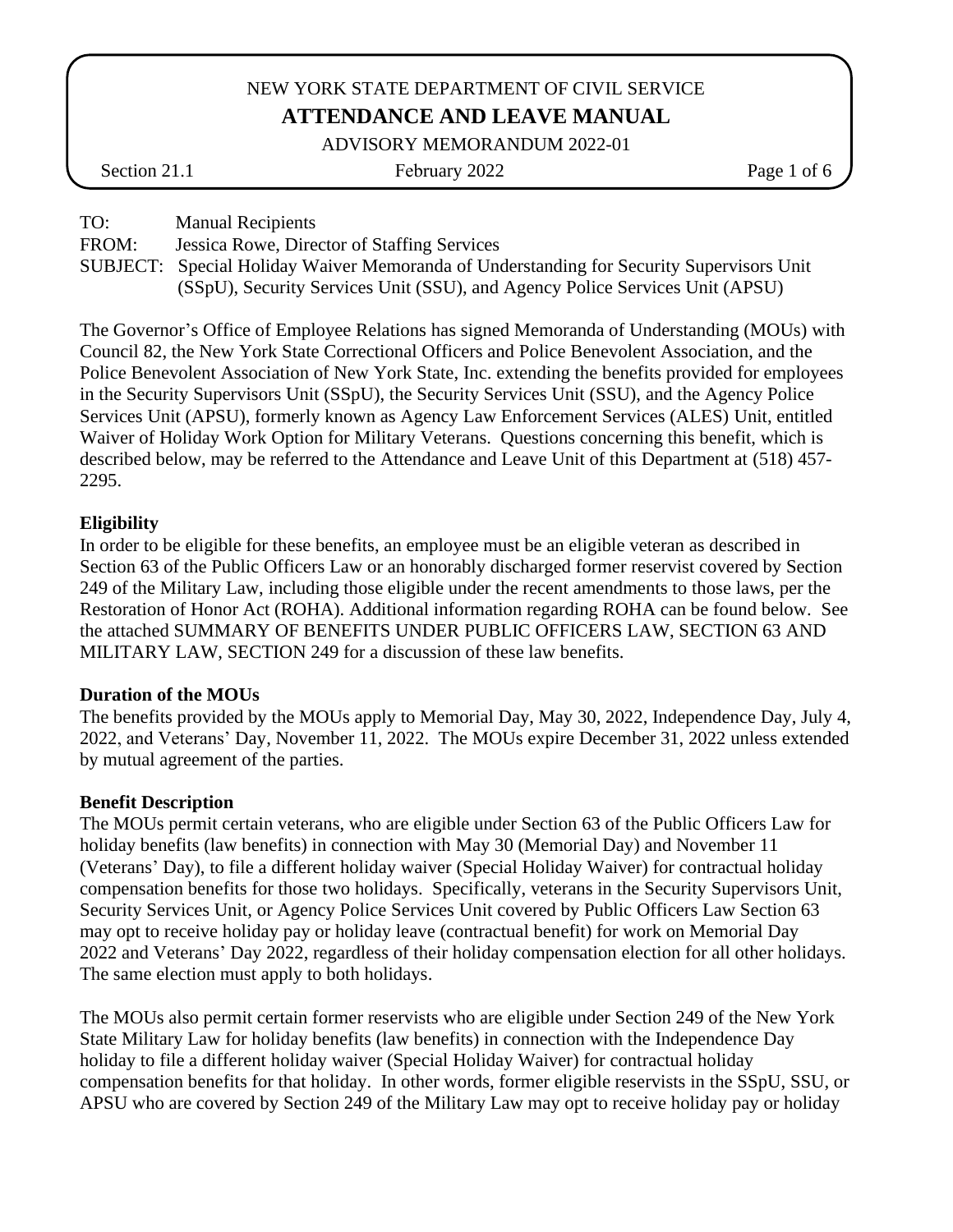ADVISORY MEMORANDUM 2022-01

Section 21.1 February 2022 Page 2 of 6

leave (contractual benefit) for work on Independence Day, July 4, 2022, regardless of their election for all other holidays.

An employee who is both an eligible veteran under Section 63 of the Public Officers Law and an eligible former reservist covered under Section 249 of the Military Law may file a Special Holiday Waiver as an eligible veteran and/or as an eligible former reservist.

# **Relationship of Regular and Special Holiday Waivers**

For purposes of this discussion, a holiday waiver under Article 16.2 of the negotiated agreements continues to be applicable to all holidays (except as modified by a Special Holiday Waiver under the MOUs), and is referred to as a Regular Holiday Waiver option.

- Employees in these units who have a Regular Holiday Waiver option of holiday pay for work on holidays (either by default because they never filed a waiver or because they filed a waiver electing holiday pay) receive holiday pay for all holidays unless they file Special Holiday Waivers as eligible veterans for Memorial Day and Veterans' Day 2022 and/or as eligible former reservists for Independence Day 2022, who elect to receive holiday leave for those special holidays.
- Employees in these units who have a Regular Holiday Waiver option of holiday leave for work on holidays continue to receive holiday leave for all holidays unless they file Special Holiday Waivers as eligible veterans for Memorial Day and Veterans' Day 2022 and/or as eligible former reservists for Independence Day 2022, who elect to receive holiday pay for those special holidays.

## **Dates for Filing Waivers**

The benefits granted by the MOUs are available in calendar year 2022. The benefits are available for Memorial Day, May 30, 2022, Veterans' Day, November 11, 2022, and/or Independence Day, July 4, 2022.

Eligible employees may file a Special Holiday Waiver under the MOUs for the Memorial Day, Veterans' Day, and/or Independence Day holidays during the Special Holiday Waiver Election Period from April 1, 2022 through May 15, 2022.

## Appointment to State Service

Employees in these units who enter State service after May 15, 2022 may file both a Regular Holiday Waiver and/or a Special Holiday Waiver at time of appointment to State service.

## Transfer from Other Units

For employees who transfer into these units after May 15, 2022, all holidays are governed by the Regular Holiday Waiver (and, in the case of transfer from the SSpU, SSU, or APSU, the Special Holiday Waiver, if any) filed in their previous position and they may not file new Waivers at time of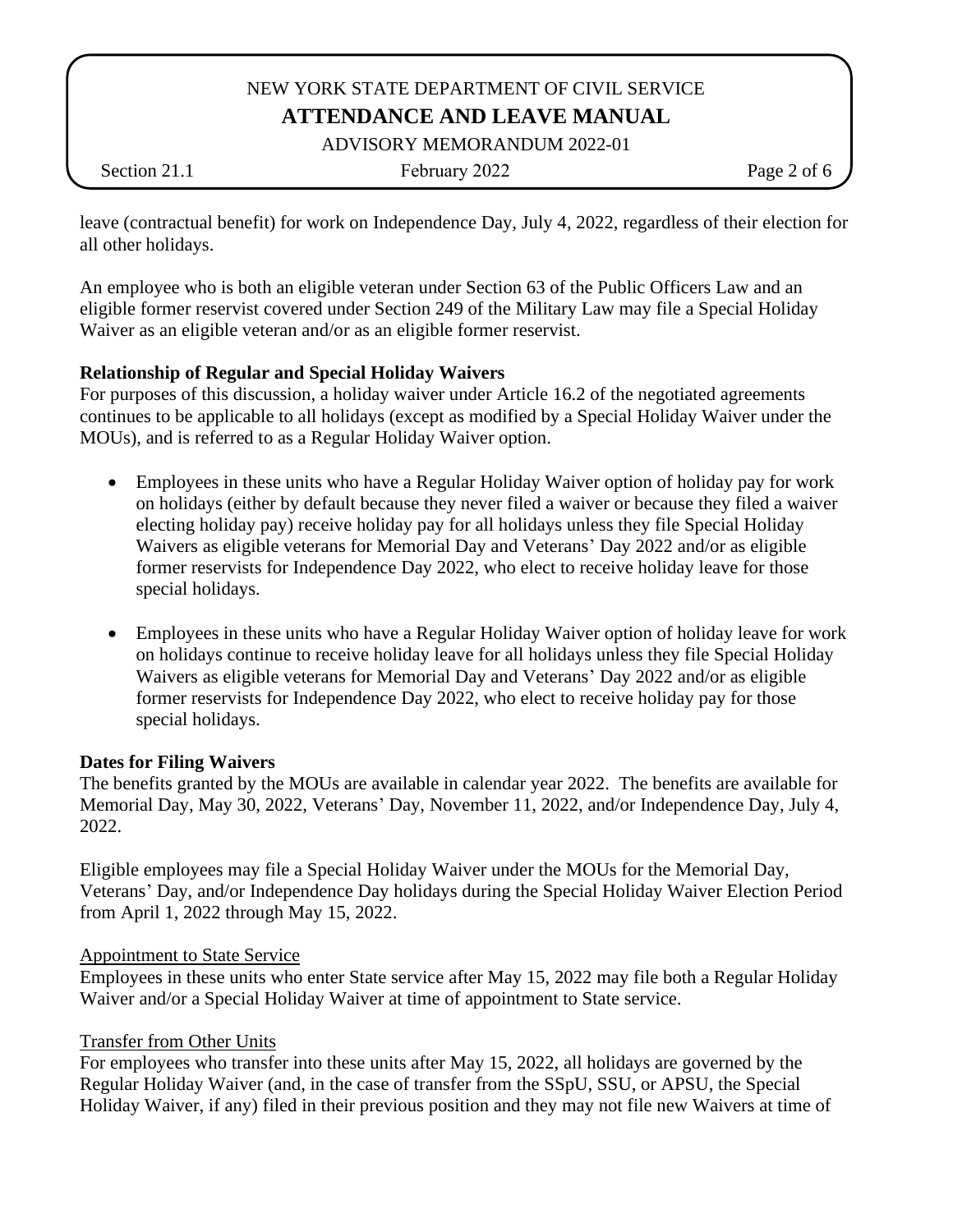ADVISORY MEMORANDUM 2022-01

Section 21.1 February 2022 Page 3 of 6

transfer to this unit. If the program is continued in subsequent years, those employees' first opportunity to file a Special Holiday Waiver would occur between April 1 and May 15 of the year following their transfer into the SSpU, SSU, or APSU position.

Employees retain the ability to change their Regular Holiday Pay option each year during the open period between April 1 and May 15 as provided in Article 16.2 of the negotiated agreements.

# **Impact of Expiration of MOU**

The MOUs expire December 31, 2022 unless extended by mutual agreement of the parties.

In the event these provisions are not extended by mutual agreement of the parties, Special Holiday Waivers will no longer be in effect beginning with calendar year 2023 and the Regular Holiday Waiver option will apply to all holidays, including Memorial Day, Veterans' Day, and Independence Day.

If the parties agree to extend these provisions beyond calendar year 2022, an employee's Regular Holiday Waiver option will again apply to all holidays including Memorial Day, Veterans' Day, and Independence Day, unless the employee files a new Special Holiday Waiver during the next applicable open period.

Employees retain the ability to change their Regular Holiday Pay option each year during the open period between April 1 and May 15 as provided in Article 16.2 of the negotiated agreements.

## **Special Holiday Waiver Form**

A Special Holiday Waiver form for this purpose is attached. Agencies may adapt the form to meet their needs provided it continues to include all the information on the attached form.

## **Benefits Under Negotiated Agreements**

Apart from providing the opportunity to file a Special Holiday Waiver for Memorial Day, Veterans' Day, and/or Independence Day 2022, the MOUs do not modify holiday benefits available under the negotiated agreements.

Employees in the SSpU, SSU, and APSU continue to add holiday leave to vacation credits subject to applicable vacation maximums, regardless of whether that holiday leave is earned in connection with a Regular Holiday Waiver option or a Special Holiday Waiver.

## **Benefits Under Law**

The MOUs do not in any way modify benefits available under Section 63 of the Public Officers Law or Section 249 of the Military Law.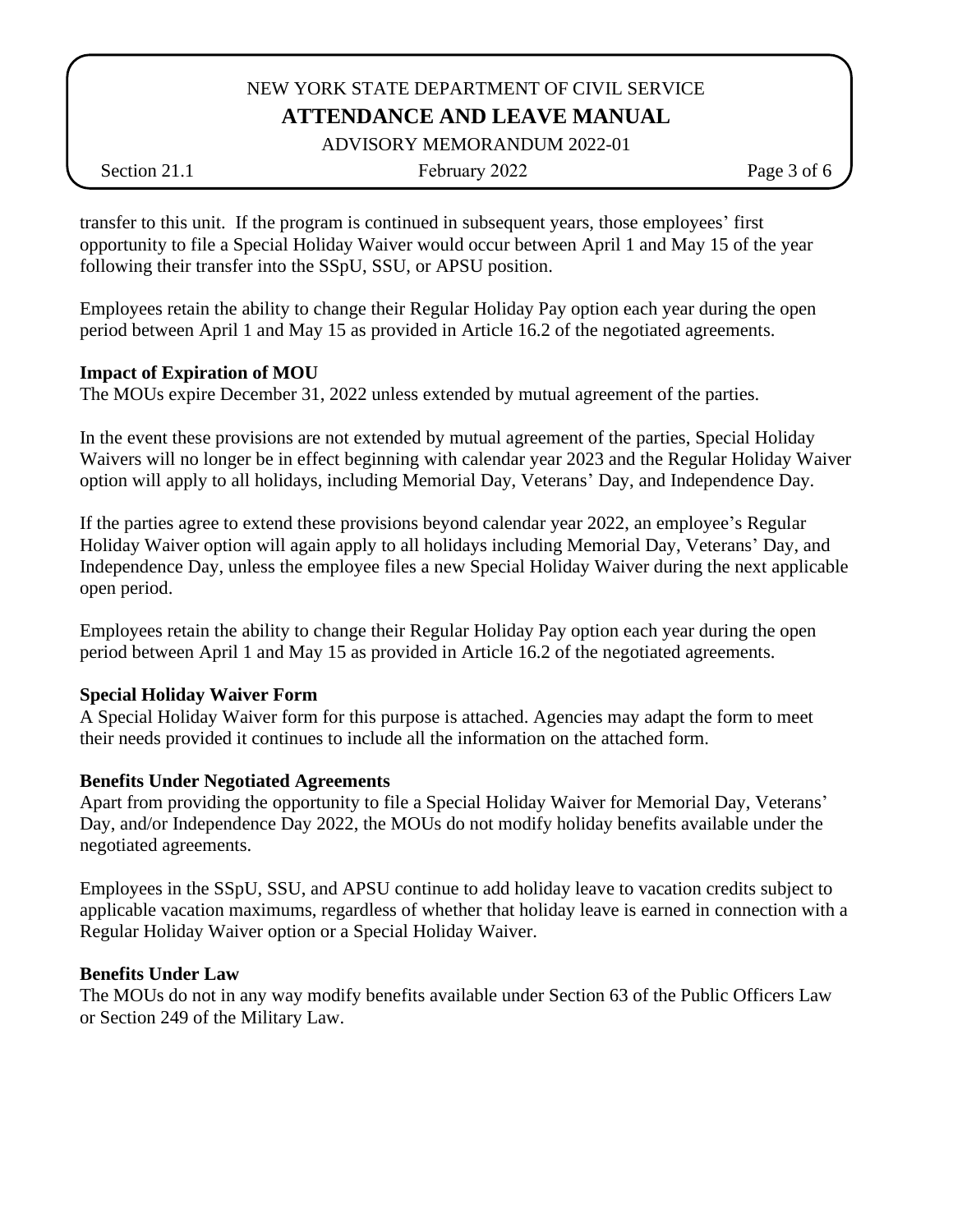#### ADVISORY MEMORANDUM 2022-01

Section 21.1 February 2022 Page 4 of 6

#### **Restoration of Honor Act**

Veterans or former eligible reservists granted status in accordance with the Restoration of Honor Act (ROHA), may be eligible for leave under Section 63 of the Public Officers Law and Section 249 of the Military Law, so long as they meet all other eligibility criteria under those laws.

The New York State Division of Veterans' Services adjudicates all Restoration of Honor Act applications. When an application meets the law's criteria for restoration of eligibility for the enumerated State benefits, the Division of Veterans' Services will issue a letter on its letterhead, signed by the agency's Director or designee, stating that the veteran now meets the character of discharge criteria for all of the benefits and services listed in the Restoration of Honor Act.

More information on the Restoration of Honor Act is available on the Division of Veterans Services website at the following link:

<https://veterans.ny.gov/content/restoration-honor-act>

#### **Attachments**

Summary of Benefits Under Public Officers Law, Section 63 and Military Law, Section 249 Special Holiday Waiver form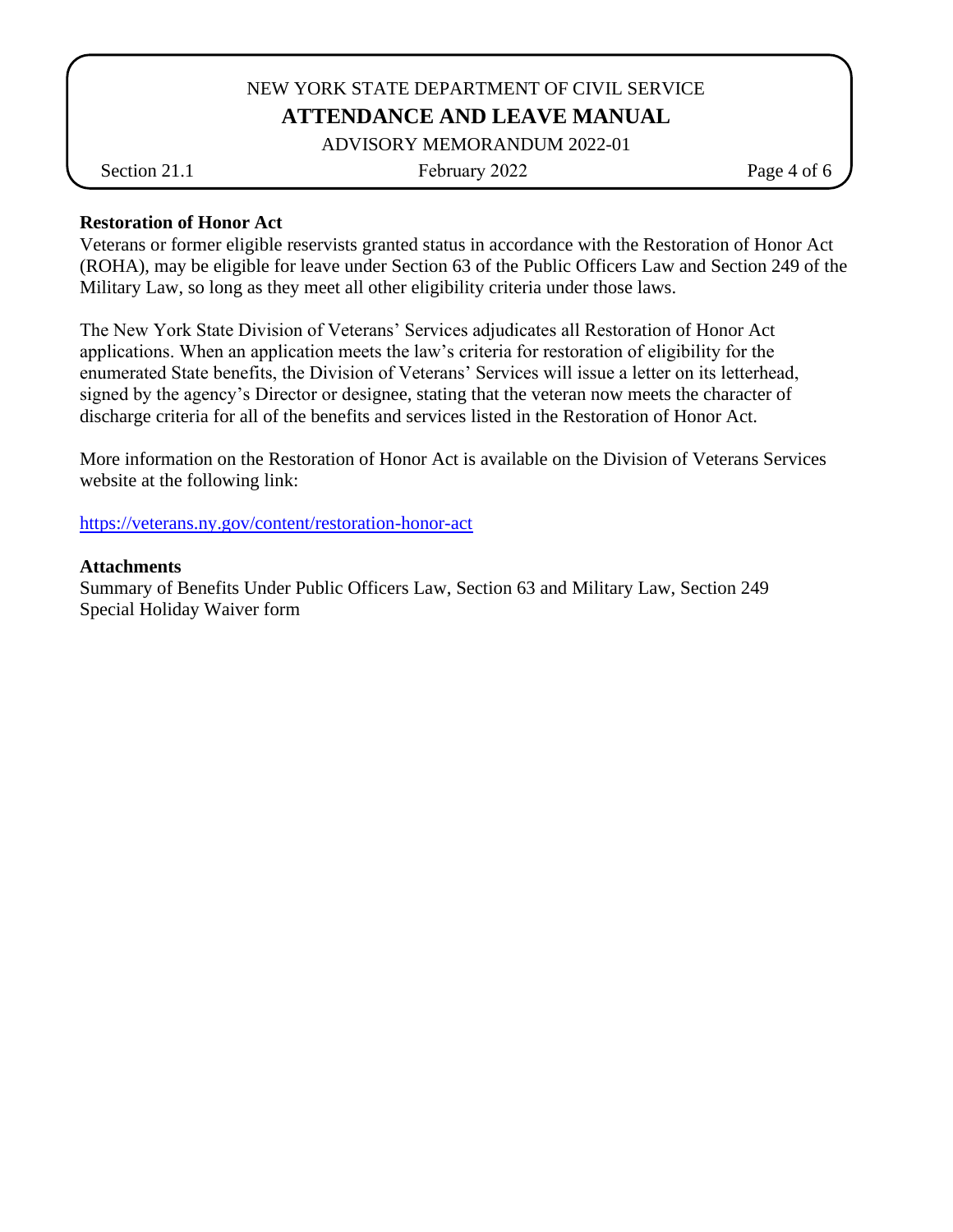ADVISORY MEMORANDUM 2022-01

Section 21.1 **February 2022** Page 5 of 6

# **Summary of Benefits Under Public Officers Law, Section 63 and Military Law, Section 249**

The following information is provided solely as a reference summary for agency convenience and does not contain any new information.

Benefits Under Section 63 of the Public Officers Law

Section 63 of the Public Officers Law entitles certain veterans to a day off with pay on or in lieu of Memorial Day and November 11, Veterans' Day.

To qualify, an employee must be a veteran who was honorably discharged, who was discharged under honorable conditions, who meets the character of discharge criteria under ROHA and who:

- Served in the Army, Navy, Marine Corps, Air Force, or Coast Guard of the United States (including reservists who served on active duty in these branches) at any time; or
- Served in the Armed Forces of the United States or its allies in time of war, including National Guard members serving on active duty during time of war or national emergency.

There is no New York State residency requirement for the benefit provided by Section 63 nor are employees required to have Attendance Rules coverage in order to be eligible for the benefit provided by Section 63.

When an eligible veteran who has elected holiday pay for holidays worked is required to work on one of these holidays, such employee is entitled to holiday pay pursuant to the negotiated agreement and to holiday leave pursuant to Section 63 of the Public Officers Law. If, on the other hand, such employee waived holiday pay, one day of holiday leave satisfies both the contractual entitlement and the legal entitlement under Section 63.

While contractual holiday compensation is limited to 7.5 or 8 hours and is tied to the designated holiday shift, holiday compensation for Memorial Day and November 11 under the Public Officers Law is tied to the 24-hour calendar day period on the date of the holiday and is not capped at 7.5 or 8 hours.

## Benefits Under Section 249 of the Military Law

Section 249 of the Military Law entitles discharged former reservists or former National Guard members who served during peace time to a day off with pay on or in lieu of July 4, Independence Day. In order to be eligible, at least one day of this reserve service must have occurred outside time of war as defined in Section 85.1(c) of the Civil Service Law.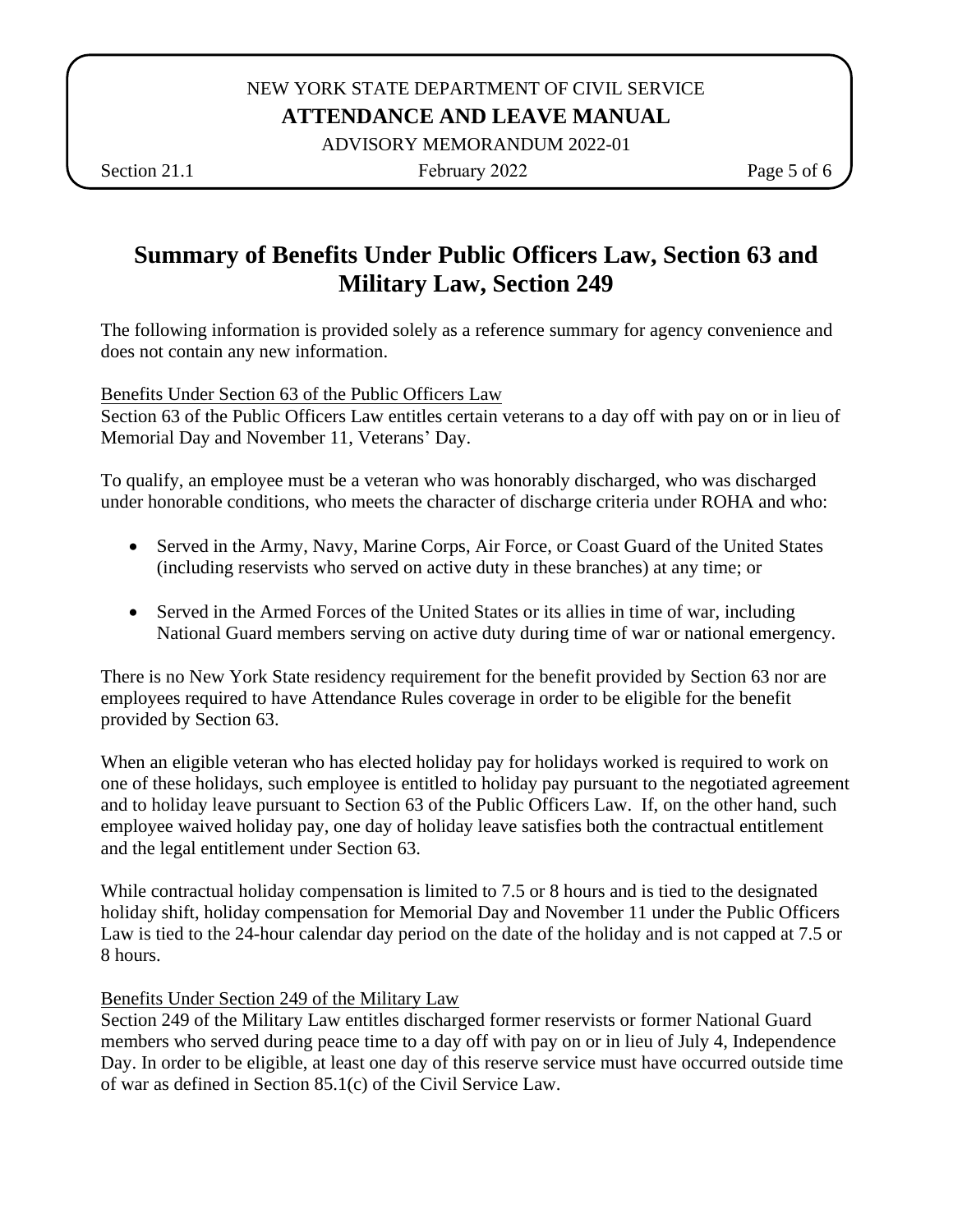#### ADVISORY MEMORANDUM 2022-01

Section 21.1 February 2022 Page 6 of 6

To qualify, the reserve duty must have been active reserve duty during which the employee was required to attend drills, not inactive reserve duty where the employee was subject to being recalled but was not required to attend drills. Reservists who were honorably discharged from a period of active reserve duty and who have reenlisted for a subsequent period of reserve duty are eligible for this benefit. Employees who qualify under ROHA shall also be eligible for benefits under Section 249 of the Military Law.

There is no New York State residency requirement; an employee need not have served in a reserve or National Guard unit in New York State. There is no requirement that an employee have Attendance Rules coverage in order to be eligible for this benefit.

When an eligible former reservist who has elected holiday pay for holidays worked is required to work on July 4, Independence Day, such employee is entitled to holiday pay pursuant to the negotiated agreement and to holiday leave pursuant to law. If, on the other hand, such employee waived holiday pay, one day of holiday leave satisfies both the contractual entitlement and the legal entitlement.

While contractual holiday compensation is limited to 7.5 or 8 hours and is tied to the designated holiday shift, holiday compensation for July 4 under Section 249 of the Military Law is tied to the 24-hour calendar day period on July 4 and is not capped at 7.5 or 8 hours.